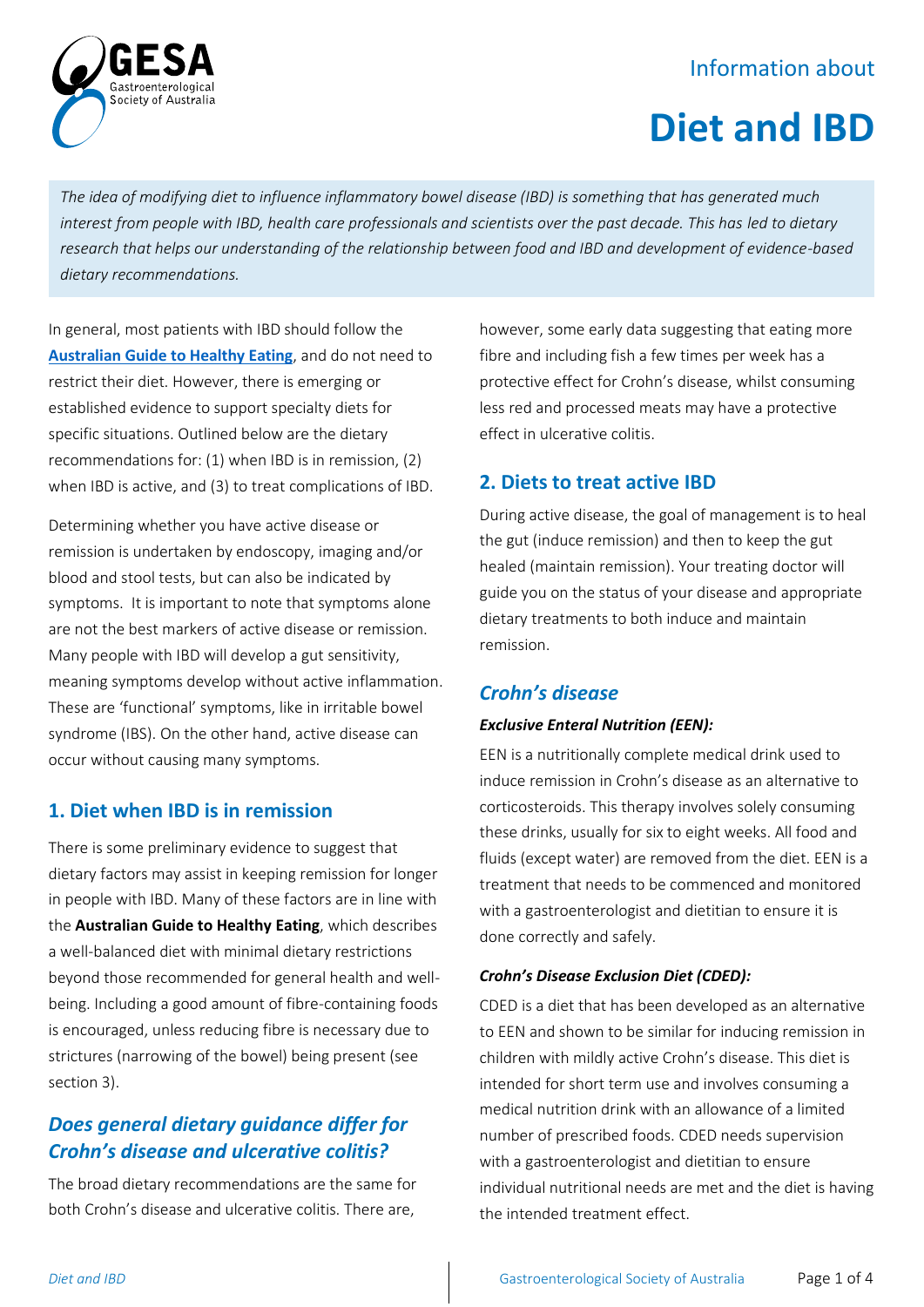# www.eatforhealth.gov.au

**Australian Government** National Health and Medical Research Council Department of Health and Ageing

# **Australian Guide to Healthy Eating**

Enjoy a wide variety of nutritious foods from these five food groups every day.

Drink plenty of water.

Vegetables and legumes/beans rolled Grain (cereal) foods, **nats** mostly wholegrain and/or high cereal fibre varieties **Dolents COUSCOUS** noddes Outros **Fettuccine** led kidne **Drowneri** Wheat flakes **Red lentils** Chic. Ped kidr bears Chick m mill Fruit Lean meats and poultry, fish, eggs, skim tofu, nuts and seeds  $\overline{\text{sn}}$ low fat<br>UHT mil and legumes/beans nowde drink Milk, yoghurt, cheese and/or alternatives, mostly reduced fat

#### Use small amounts



#### Only sometimes and in small amounts



Source: National Health and Medical Research Council

https://www.eatforhealth.gov.au/sites/default/files/content/The%20Guidelines/n55i\_australian\_guide\_to\_healthy\_eating.pdf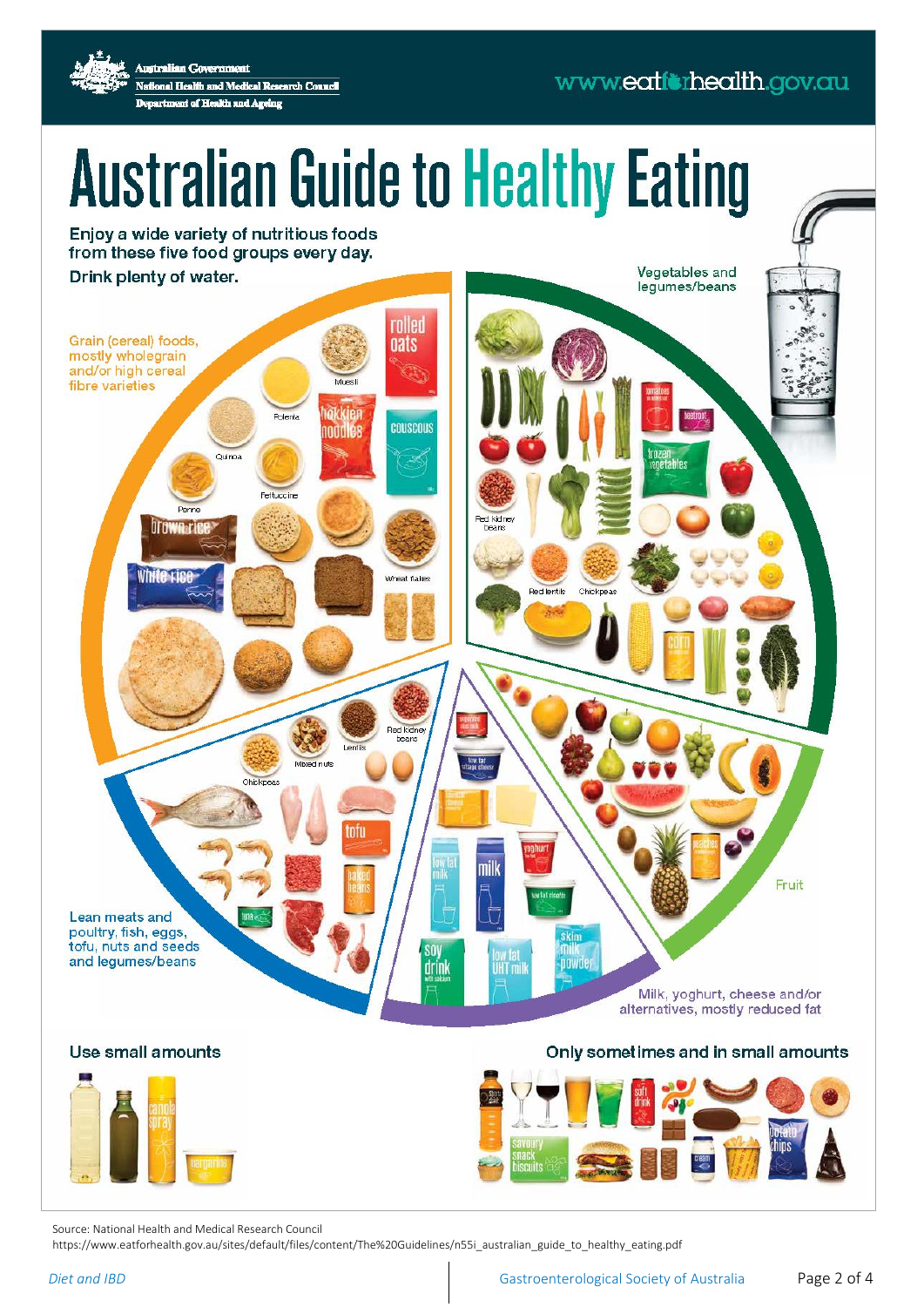#### *Ulcerative colitis*

At this stage there is insufficient evidence to recommend a defined dietary strategy beyond healthy eating guidelines for treating active ulcerative colitis.

### *Complementary and alternative diets that claim to treat active IBD*

There are many diets promoted on the internet, social media, and by some complementary and alternative health practitioners, claiming to treat IBD. Some of these diets include *Specific Carbohydrate Diet, Paleo autoimmune protocol Diet, plant-based diet, and IBD anti-inflammatory diet*. Much of this information is conflicting, and many of these diets are not supported by sufficient scientific evidence to date. Though there may be some "success stories" that you may read or hear about, the experience of some individuals may not be safe or applicable for you. Furthermore, improvement in symptoms may not reflect improvement in inflammation in the bowel. To accurately study the effect of diet on inflammation, studies should assess disease activity using endoscopy, imaging and/or blood and stool tests. The risks with some of these diets is that they could cause more harm and delay remission, lead to unnecessary dietary restriction and nutritional inadequacy. This topic can be confusing, so please discuss this with your IBD team.

### **3. Dietary strategies to treat common complications of IBD**

Diet may be used to treat arising problems that commonly occur in people with IBD, as described below. *It is recommended that everyone with IBD have an opportunity to meet with a dietitian to discuss and tailor their diet*. An IBD specialist dietitian can guide specific dietary education and support for:

#### *1. Treating malnutrition (under- and over-nutrition)*

Both under- and over-nutrition (overweight or obesity) is common in people with IBD and can lead to fatigue, reduced quality of life, depression and may weaken response to medications. People with malnutrition are more likely to become sick and take longer to recover. This can also lead to increased risk of complications after surgery. Furthermore, impairment of nutrient absorption is commonly seen in active Crohn's disease and can lead to specific nutritional deficiencies. Beyond a healthy diet, there is limited evidence for nutritional supplementation in IBD, unless needed to correct specific nutritional deficiencies. Some people may need iron (orally or intravenous), vitamin B12 and/or vitamin D replacement.

If you are concerned that you have malnutrition, it is recommended that you see a dietitian.

#### *2. Managing symptoms of irritable bowel syndrome (IBS)*

IBS describes symptoms that are from gut sensitivity and/or altered gut movement. This can be managed with dietary and non-dietary therapies such as a low or modified FODMAP diet, changing eating behaviour, or gut-directed hypnotherapy to help control symptoms.

#### *3. Prevent bowel obstruction*

Bowel obstruction (partial or complete) can occur in people with small intestinal Crohn's disease with a stricture (narrowing of the intestinal space where food and stool passes). If this is suspected or occurs, your gastroenterologist and dietitian can guide you on a modified fibre, low fibre or low residue diet and for how long it would be needed.

#### *4. Nutritional optimisation before and/or after surgery*

Having good nutritional status before undergoing surgery is important to encourage good surgical outcomes, such as a short hospital stay, fast recovery of bowel function and reducing risk of post-surgical complications. Often, medical nutrition drinks are recommended for 7-10 days leading up to planned surgery to optimise nutritional status to improve surgical outcomes. In people with Crohn's disease, a period of EEN (as described earlier) before planned surgery may also be recommended to both improve nutrition and reduce active disease. This may be used in preference to corticosteroids.

After surgery, your surgeon will gradually allow you to restart oral intake. Some patients may have narrowing at the join of the bowel due to swelling, and require a shortterm low fibre diet to allow the site to heal and bowel movements to start. Your surgeon and dietitian will guide the degree and timeframe for fibre restriction, if needed.